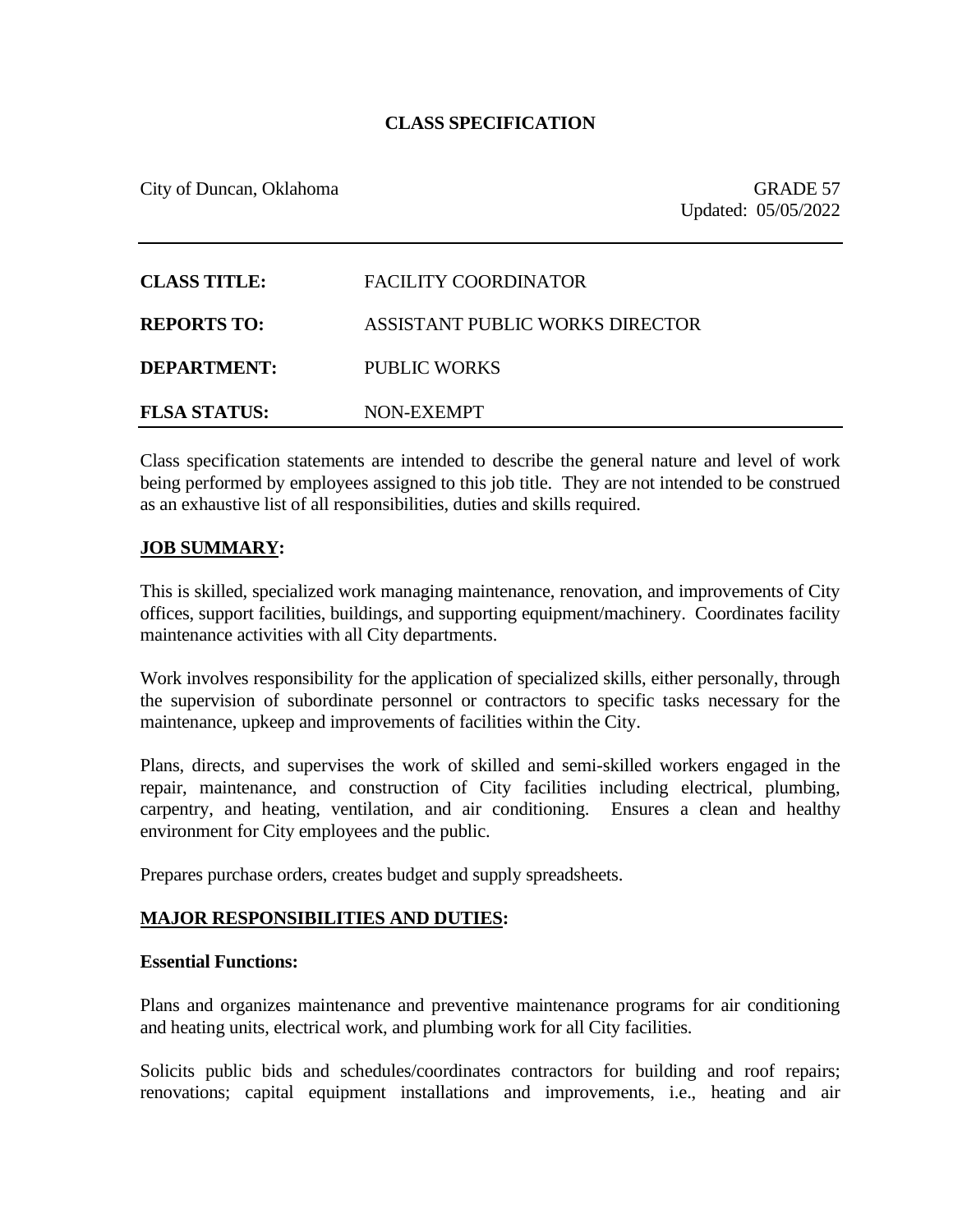conditioning repairs; carpentry work and painting.

Plans and prepares short range and long range budgetary forecasts for four cost centers including salaries, material, equipment, training, and outside contracts.

Supervises the procurement, inventory, warehouse, distribution, and cost tracking of all custodial and janitorial supplies for all City departments and purchases materials, tools, and equipment needed for building repairs. (Does not apply if janitorial services are contracted out)

Oversees renovation construction and reviews specifications on projects performed by other departments and contracted projects performed by private companies.

# **Examples of Other Major Responsibilities:**

Supervises carpentry; plumbing; HVAC; electrical; painting; glazing; and concrete/masonry work in construction and repair projects.

Performs building maintenance repairs as needed including heating and air conditioning, electrical, plumbing, and carpentry.

Responsible for problem-solving of unanticipated repairs and deficiencies in a prudent and cost saving manner.

Attend training to strengthen technical knowledge, business management, and leadership skills.

Maintains various divisional records including time sheets, data or cost of material and labor, inventory control reports, and related records.

Performs other related duties as required.

# **MATERIALS AND EQUIPMENT USED:**

Computer Calculator Cell Phone

Power Tools Hydraulic Lift Test Equipment and Gauges Vehicle Paint and Materials Construction Materials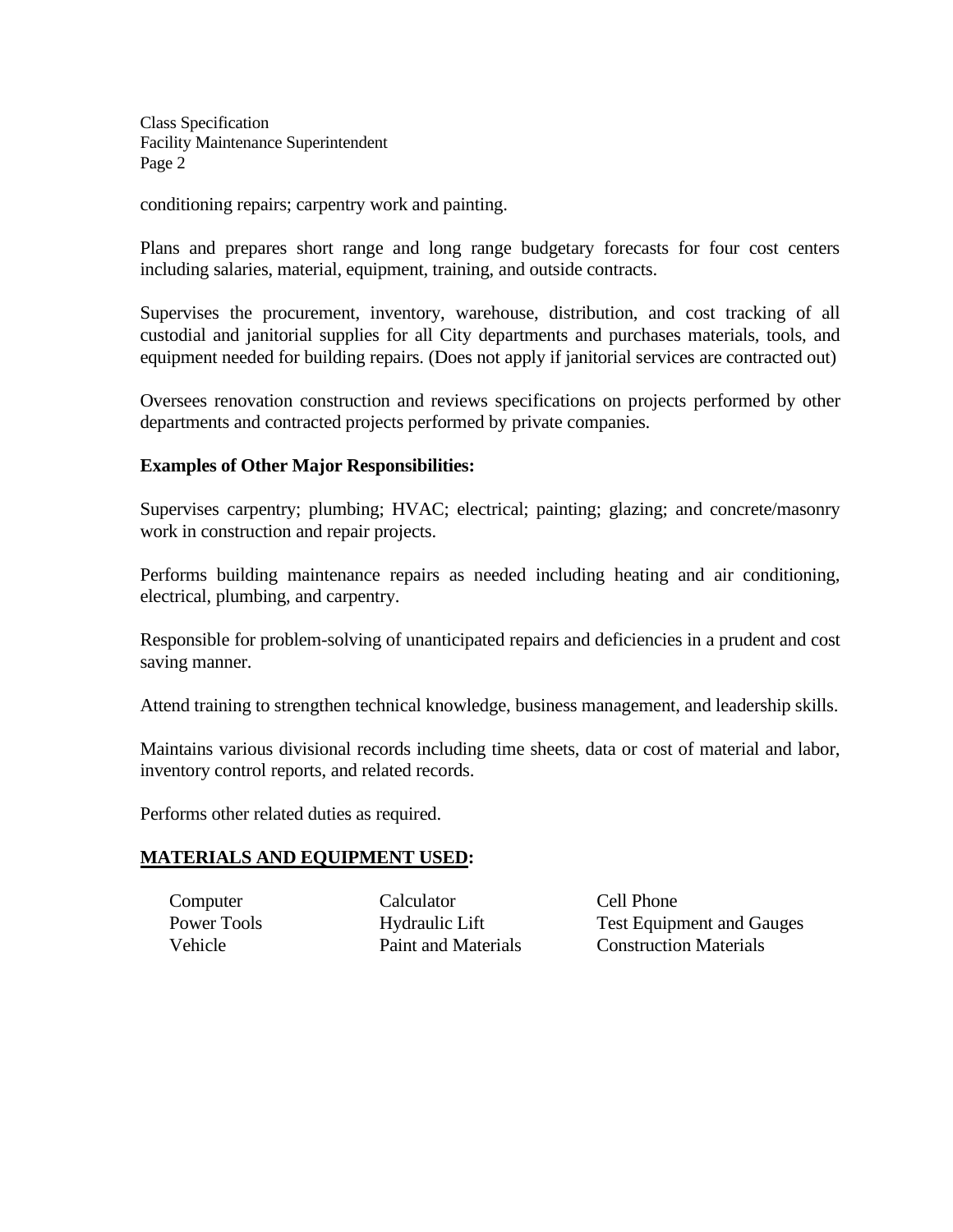# **MINIMUM QUALIFICATIONS REQUIRED:**

### **Education and Experience:**

High school diploma or equivalent. Technical or vocational school training in electrical, plumbing, heating and air conditioning, or carpentry preferred.

Five years experience in facility maintenance, facility construction/repair, facility renovation, or a related field, or any equivalent combination of education and experience, which provides the required knowledge, skills, and abilities.

Five years experience as a supervisor in a maintenance or general construction environment and/or equivalent combination of experience in a related field.

Experience in asset management practices.

Experience in office work including the ability to use Microsoft Word and Excel.

### **Licenses and Certifications:**

Must possess a valid Oklahoma driver's license and satisfactory motor vehicle record.

# **Knowledge:**

Knowledge in methods, techniques, and practices of the operation, maintenance, and minor construction of building and related facilities including electrical, heating and air conditioning, and plumbing and of the supplies, materials, and personnel requirements for a comprehensive maintenance and repair program.

Knowledge of procurement, warehousing, and distribution of supplies and materials.

Knowledge of tools and equipment used in repairing, remodeling, maintenance, and construction of facilities.

Experience in exercising judgment, tact, and diplomacy in dealing with the public, other agencies, and all other City department personnel.

#### **Skills:**

Ability to plan and organize the work of others and the willingness to assume responsibility for work performed by self and others, resolve minor complaints, and deal with day-to-day occurrences.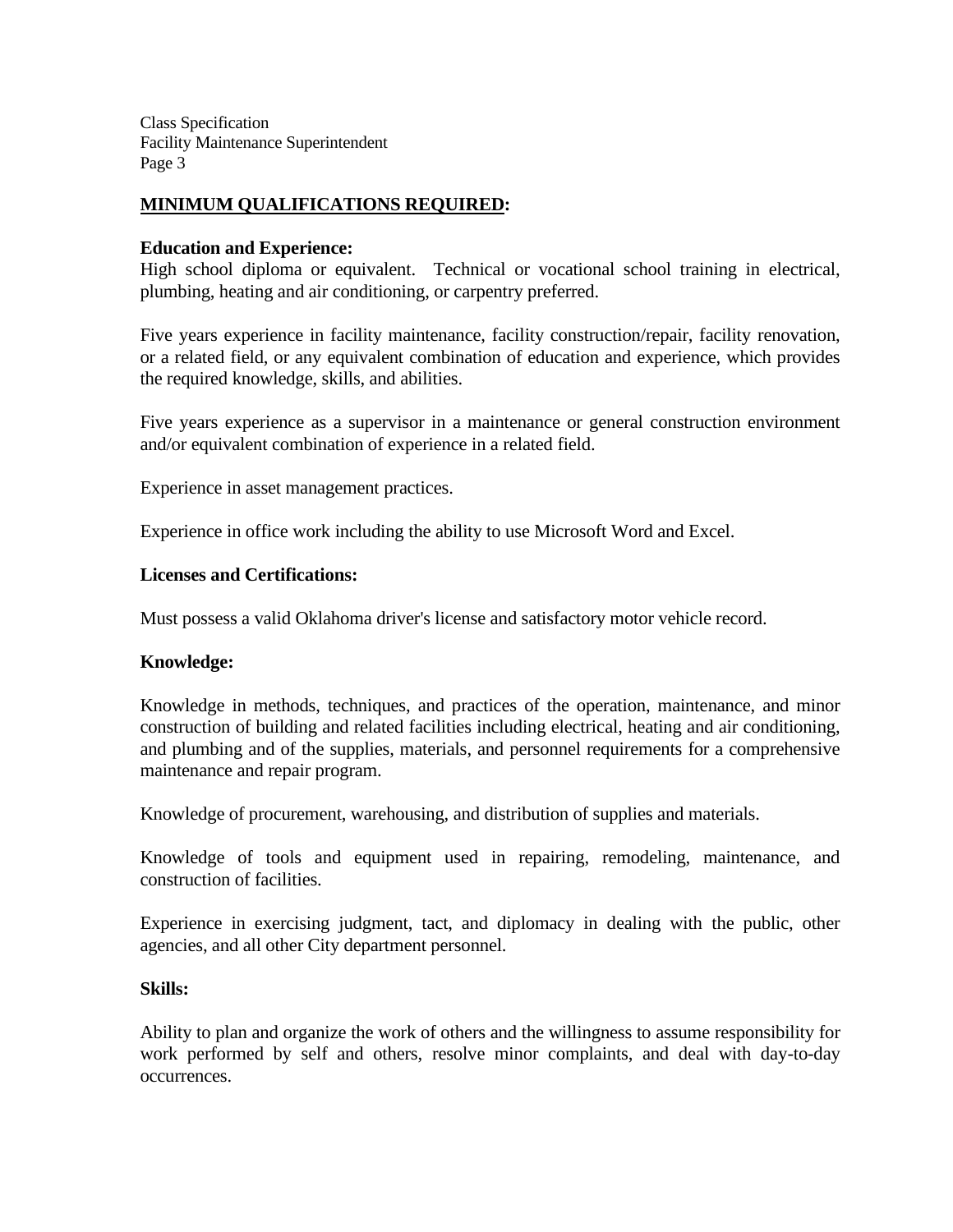Operating equipment used in repairing, remodeling, maintenance, and construction of buildings.

Ability to maintain records, track costs, and submit both oral and written reports.

Ability to read, analyze, and interpret plans and specifications.

Ability to use email, telephone, Microsoft Word, and Microsoft Excel.

Ability to understand and follow oral and written instructions and to under take responsibilities with some initiative and judgment.

Ability and willingness to maintain information confidentially.

# **Mental and Physical Abilities:**

Ability to maintain regular, predictable and punctual attendance.

Ability to concentrate and pay close attention to detail and be mentally and physically prepared for unforeseen emergencies at all times.

Ability to lift and carry moderately heavy (25-50 lb.) supplies, materials, and equipment frequently. Ability to lift and carry heavy (50-75 lb.) supplies, materials, and equipment occasionally. Work requires continued walking, stooping, standing, and some climbing.

Periodically perform callback duties and be available for call outs during off duty hours.

#### **Working Conditions:**

Exposure of up to 50% of work time to dirt, dust, extremes of temperature, noise, and noxious fumes and odors.

On call for emergencies.

The essential functions for this position are classified as a "safety-sensitive job" under the Unity Bill, which could affect the safety and health of the employee or others.

Facility maintenance technician

# **SELECTION GUIDELINES**

Formal application, rating of education and experience; oral interview and reference check; job